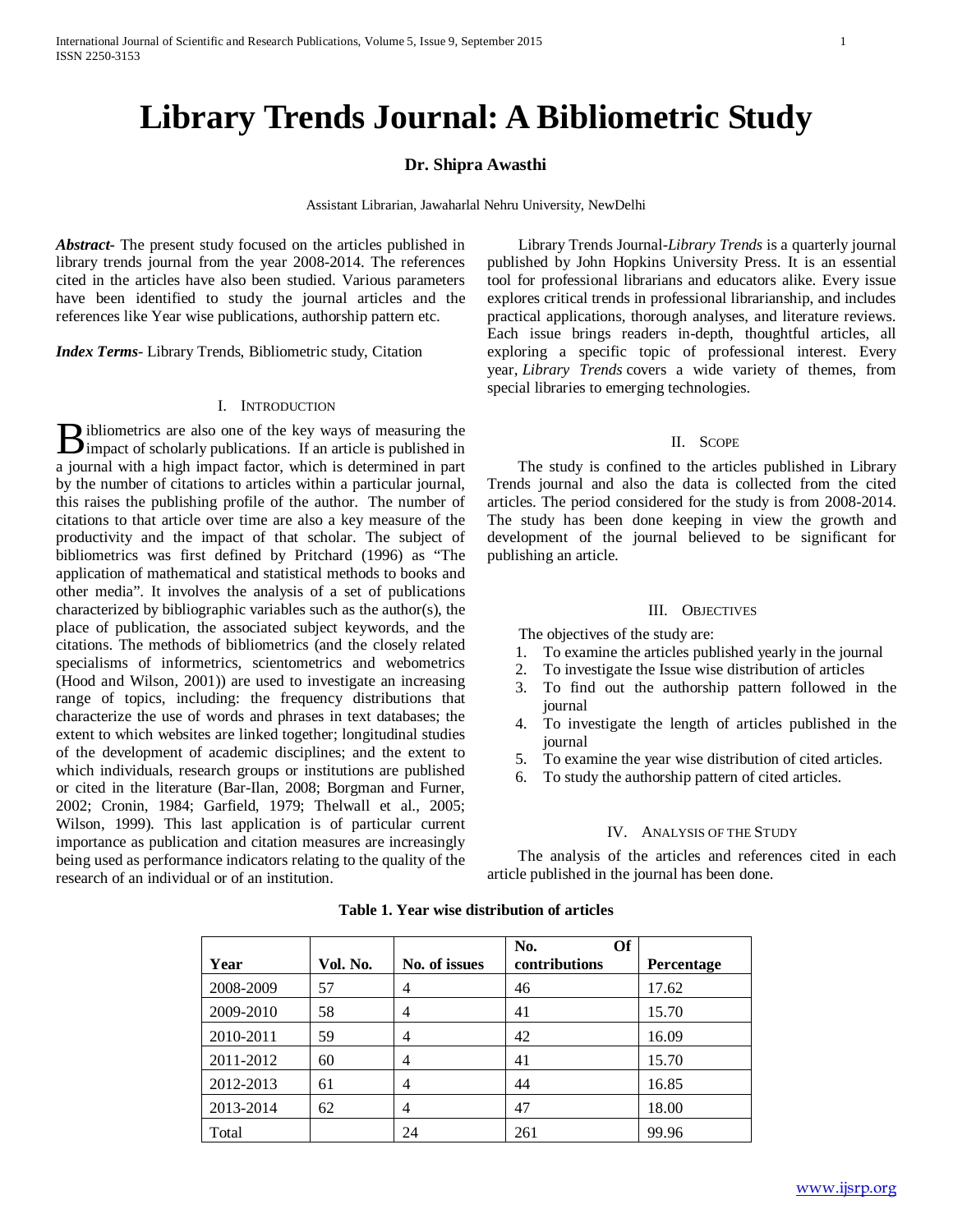



 Table 1 displays the number of contributions made in Library trends journal in different years considered for the study. 47 (18%) articles are published in Vol No 62 published in 20132014. 41 (15.70%) contributions are made in Vol 58 and Vol 60 published in the year 2009-2010 and 2011-2012 respectively.

|              | <b>Volume Number</b> |    |          |    |    |    |     |
|--------------|----------------------|----|----------|----|----|----|-----|
| <b>Month</b> | 57                   | 58 | 59       | 60 | 61 | 62 |     |
| Summer       | 8                    | 8  | 20       | 12 | 15 | 13 | 76  |
| Fall         | 12                   | 14 | $\Omega$ | 11 | 10 | 16 | 63  |
| Winter       | 17                   | 8  | 11       | 10 | 11 | 12 | 69  |
| Spring       | 9                    | 11 | 11       | 8  | 8  | 6  | 53  |
| Total        | 46                   | 41 | 42       | 41 | 44 | 47 | 261 |

**Table 2. Issue wise distribution of articles**

 Table 2 depicts the issue wise distribution of articles of the journal. 76 articles are published in the issue released during summer followed by 69 articles published during Winter. 53

articles are published during spring time which is less in number as compared to Summer, Fall and Winter. 47 articles are published in Vol 62 followed by 46 articles published in Vol 57.

|  | <b>Table 3. Authorship Pattern</b> |  |
|--|------------------------------------|--|
|--|------------------------------------|--|

|            | No of authors |       |       |                |              |
|------------|---------------|-------|-------|----------------|--------------|
| Year       | 1             | 2     | 3     | More than 3    | <b>Total</b> |
| 2008-2009  | 27            | 8     | 4     |                | 46           |
| 2009-2010  | 23            | 9     | 6     | 3              | 41           |
| 2010-2011  | 14            | 17    |       | 4              | 42           |
| 2011-2012  | 29            | 8     | 3     |                | 41           |
| 2012-2013  | 22            | 14    | 6     | $\overline{2}$ | 44           |
| 2013-2014  | 30            | 10    | 6     |                | 47           |
| Total      | 145           | 66    | 32    | 18             | 261          |
| Percentage | 55.34         | 25.19 | 12.59 | 6.8            | 99.92        |

 Table 3 shows the authorship pattern followed by the journal in different years. 55.34% single authors made the contributions in the articles published followed by two authors with 25.19. 30 articles are published by single author during the

year 2013-2014 followed by 29 articles during the year 2011- 2012. 17 articles are contributed by two authors during the year 2010-2011 followed by 14 articles during the year 2012-2013.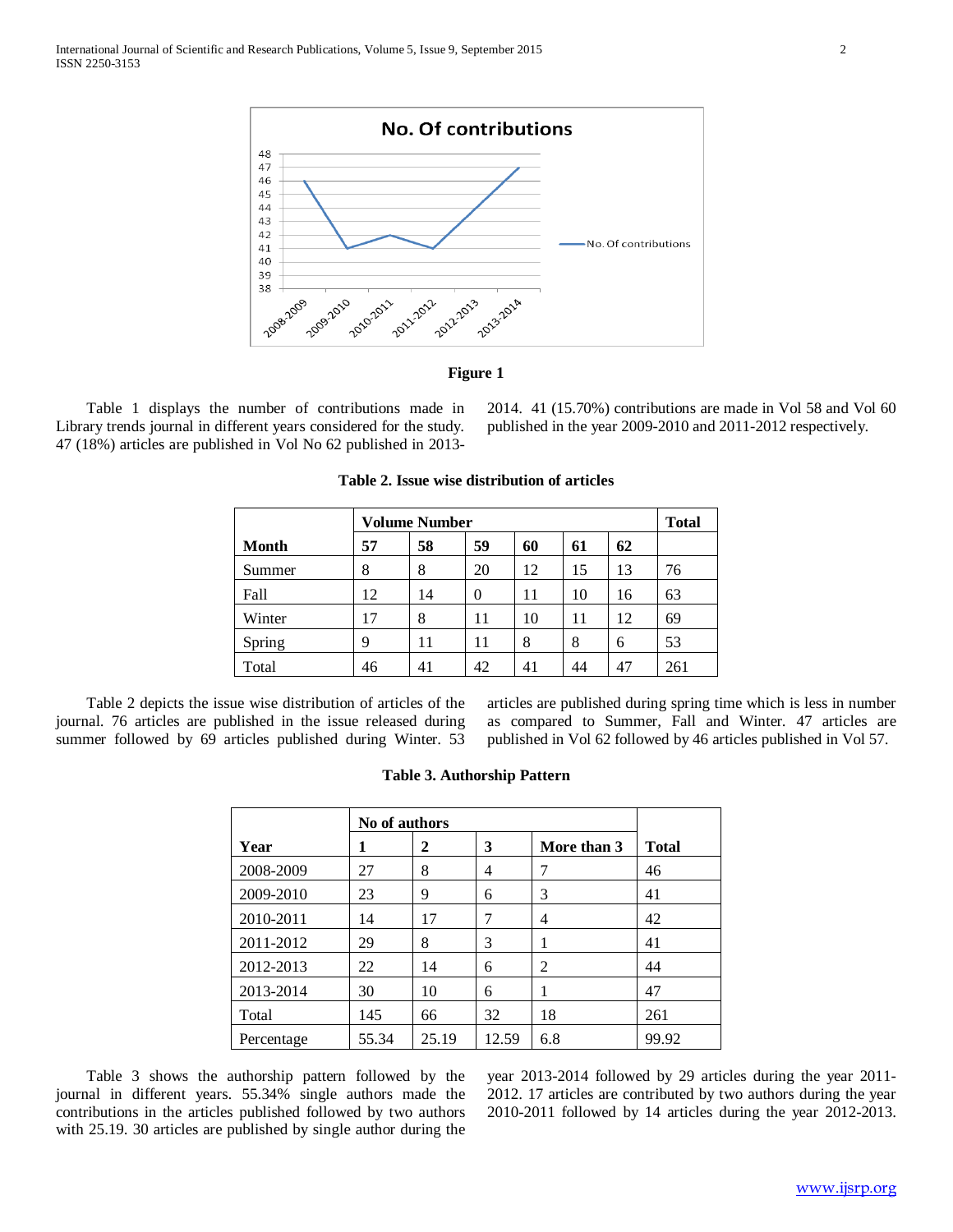Only 12.59% articles are contributed by three authors followed by 6.8 articles with more than three authors.

|               | Year          |               |               |                  |               |               |              |            |
|---------------|---------------|---------------|---------------|------------------|---------------|---------------|--------------|------------|
| Authorship    | 2008-<br>2009 | 2009-<br>2010 | 2010-<br>2011 | $2011 -$<br>2012 | 2012-<br>2013 | 2013-<br>2014 | <b>Total</b> | Percentage |
| <b>Single</b> | 27            | 23            | 14            | 29               | 22            | 30            | 145          | 55.55      |
| Joint         | 19            | 18            | 28            | 12               | 22            | 17            | 116          | 44.44      |
| <b>Total</b>  | 46            | 41            | 42            | 41               | 44            | 47            | 261          | 99.99      |

**Table 4. Year wise Authorship Pattern**



## **Figure 2**

 Table 4 shows the collaboration of single and joint author in publishing the articles during various years. Every year single authors have contributed more than joint authors in publishing

the articles except in the year 2010-2011 where joint authors have contributed more. In a nutshell over the years single authors have been contributing more than joint authors.

|  |  |  |  | Table 5. Length of articles |
|--|--|--|--|-----------------------------|
|--|--|--|--|-----------------------------|

|              | Year          |                      |               |                  |               |               |              |                   |
|--------------|---------------|----------------------|---------------|------------------|---------------|---------------|--------------|-------------------|
| Pages        | 2008-<br>2009 | 2009-<br><b>2010</b> | 2010-<br>2011 | $2011 -$<br>2012 | 2012-<br>2013 | 2013-<br>2014 | <b>Total</b> | <b>Percentage</b> |
| 1 to 10      | 10            | 10                   | 3             | 5                | 4             | 9             | 41           | 15.7              |
| 11 to 21     | 25            | 27                   | 31            | 20               | 24            | 29            | 156          | 59.77             |
| $22 \&$ more | 11            | 4                    | 8             | 16               | 16            | 9             | 64           | 24.52             |
| Total        | 46            | 41                   | 42            | 41               | 44            | 47            | 261          | 99.99             |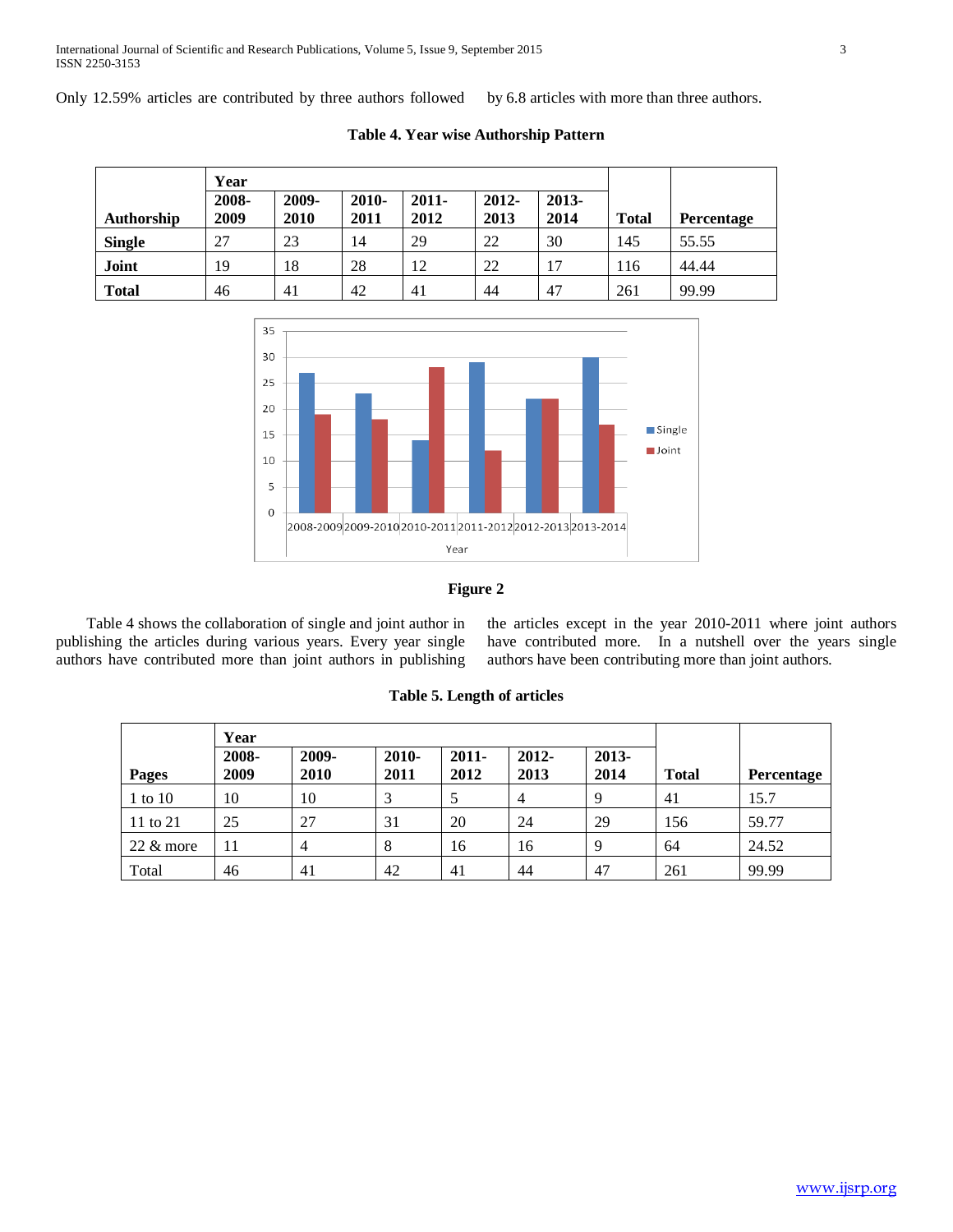



 Table 5 displays the length of the articles published in the articles. The articles published during 2008-2014 very few articles are of 1to10 pages. Maximum no of articles are of 11 to 21 pages. In brief 59.77% percentages of articles are lengthy and 15.7% of articles are short in length.

| Year      | N <sub>0</sub><br>of<br>citations | Percentage |
|-----------|-----------------------------------|------------|
| 2008-2009 | 1068                              | 12.33      |
|           |                                   |            |
| 2009-2010 | 873                               | 10.07      |
| 2010-2011 | 1375                              | 15.87      |
| 2011-2012 | 1658                              | 19.14      |
| 2012-2013 | 1786                              | 20.62      |
| 2013-2014 | 1901                              | 21.94      |
| Total     | 8661                              | 99.97      |

**Table 6. Year wise distribution of citations**





 Table 6 displays the year wise distribution of citations. An analysis of citations included in the articles published in the journals has been done. 21.94% of citations are included in the year 2013-2014 followed by 20.62% of citations in 2012-2013. Over the years there is a developing trend in the production of citations in the articles.

**Table 7. Authorship Pattern of Citations**

| <b>Authorship Pattern</b> | <b>Number of citations</b> | <b>Percentage</b> |
|---------------------------|----------------------------|-------------------|
| Single Author             | 6640                       | 77.38             |